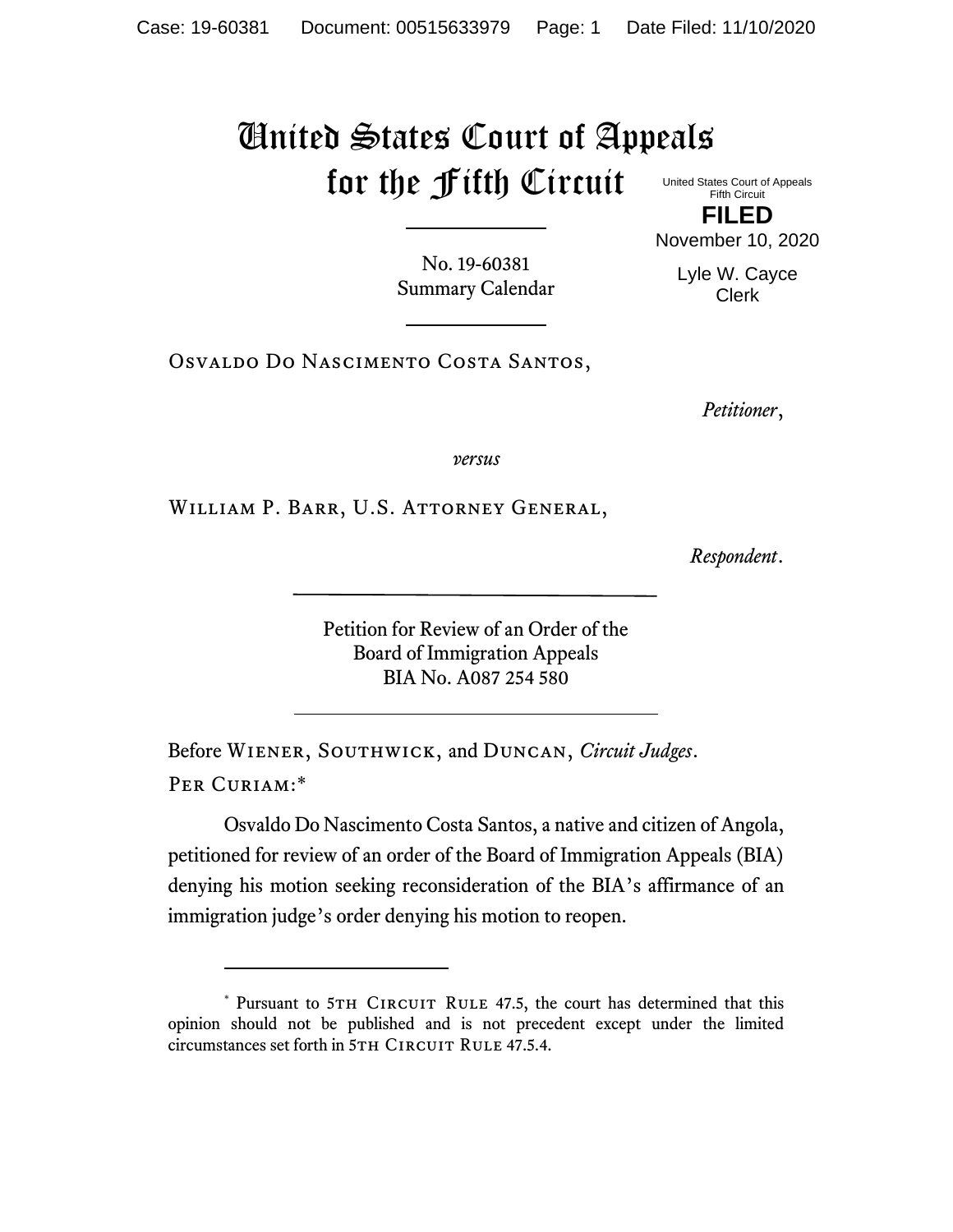## No. 19-60381

Santos contends that the BIA abused its discretion in denying his motion for reconsideration. Specifically, he argues that, pursuant to *Pereira v. Sessions*, 138 S. Ct. 2105 (2018), only a proper notice to appear, which specifies the time and place of the removal hearing, can satisfy the written notice requirements of 8 U.S.C. § 1229(a) and 8 U.S.C. § 1229a(b)(5)(A) and commence removal proceedings. Santos asserts that the defect in the notice to appear could not be cured by a subsequent notice of hearing because he did not receive the notices. Given that Santos's notice to appear did not contain the time and place of his removal hearing, he asserts that he did not receive a proper notice to appear and, thus, could not be ordered removed in absentia.

This court has concluded that *Pereira* is limited to the context of the stop-time rule in cancellation of removal proceedings. *See Mauricio-Benitez v. Sessions*, 908 F.3d 144, 148 n.1 (5th Cir. 2018), *cert. denied*, 139 S. Ct. 2767 (2019). Because the notice to appear issued to Santos detailed the nature of the proceedings, the legal basis for the proceedings, and the possibility of in absentia removal, it was not defective. *See Pierre-Paul v. Barr*, 930 F.3d 684, 689-90 (5th Cir. 2019), *cert. denied*, 2020 WL 1978950 (U.S. Apr. 27, 2020) (No. 19-779). Any alleged defect, moreover, would have been cured by the inclusion of the omitted details in the later-issued notices of hearing that were mailed to the address provided by Santos. *See Pierre-Paul*, 930 F.3d at 690- 91; *Gomez-Palacios v. Holder*, 560 F.3d 354, 359 (5th Cir. 2009); *Mauricio-Benitez*, 908 F.3d at 148 & n.1. We reject the argument that Santos was relieved of his obligation to provide a change of address until the notice to appear was filed in the immigration court. *See Hernandez-Castillo v. Sessions,*  875 F.3d 199, 205 (5th Cir. 2017); *see also Fuentes-Pena v. Barr,* 917 F.3d 827, 830-31 (5th Cir. 2019); 8 C.F.R. § 1003.15(d)(2).

Finally, Santos's jurisdictional challenge is foreclosed by *Pierre-Paul,*  in which we held that the time and place requirements in a notice to appear are not jurisdictional. 930 F.3d at 688-89, 690-93. Santos fails to show that